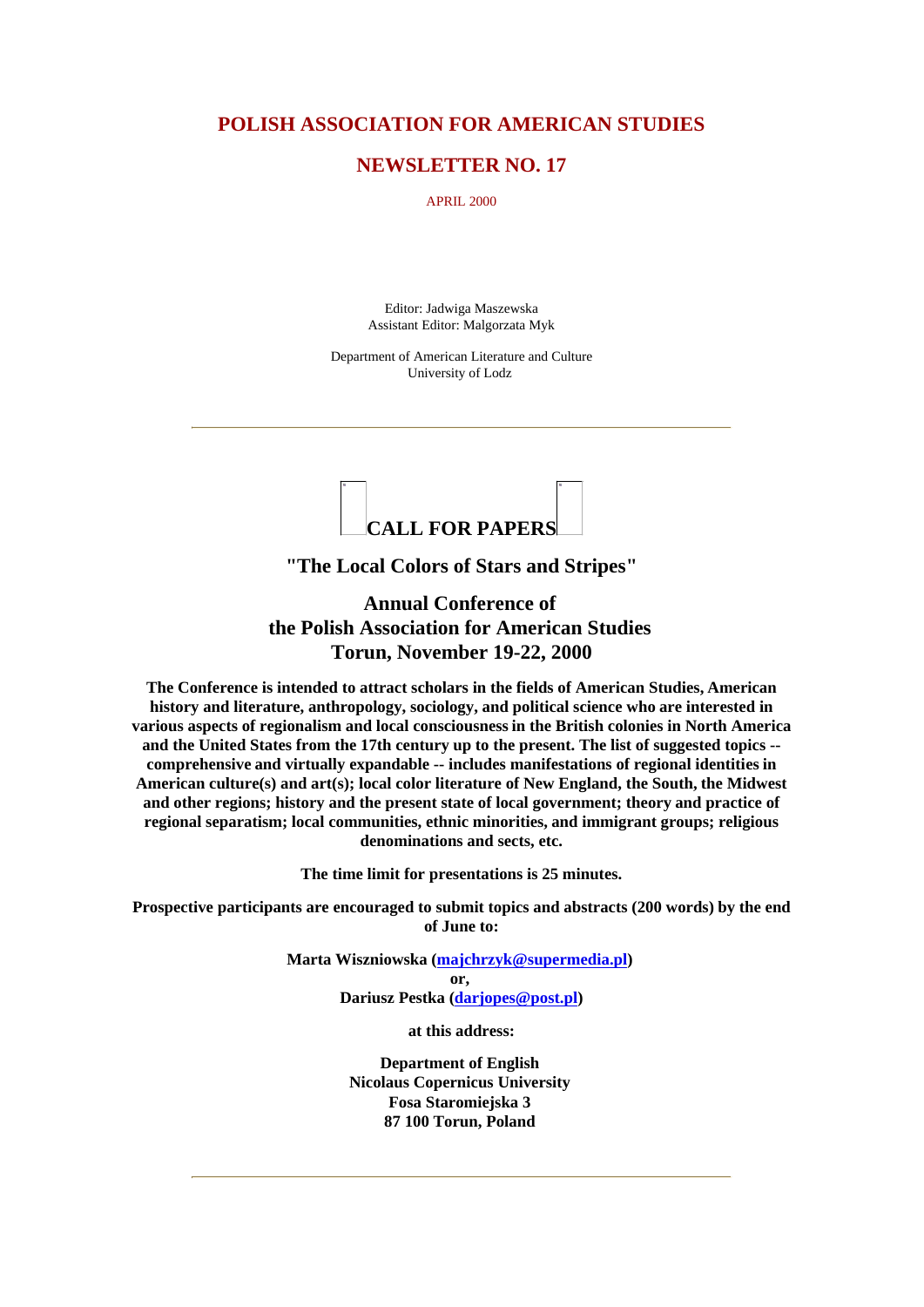### **First Circular**

# **"The Local Colors of the Stars and Stripes" Annual Conference of the Polish Association for American Studies Torun, November 19th - 22nd, 2000**

**The Organizing Committee: Department Of English, Nicholas Copernicus University Ul. Fosa Staromiejska 3 87 100 Torun, Poland tel./fax (+48-56) 622 77 10 e-mail: majchrzyk@supermedia.pl or darjopes@post.pl**

**Venue:**

**Zaklad Obslugi Osrodka Doradztwa Rolniczego w Przysieku, hotel "Daglezja" (about a ten-minute drive from the center of Torun).**

### **Room and Board:**

**Hotel "Daglezja". Most rooms are double rooms; if you are travelling with a colleague and wish to share accomodation, please indicate it on the registration form. Please note that the hotel accomodates only 70 people - those who register earliest are most likely to be provided accomodation at "Daglezja".**

**Registration Fee:**

**The registration fee will cover the costs of administration, hotel and meals. Participants can register as one of the following:**

**\* Polish PAAS members and foreign nationals living and working in Poland - 400 PLN if paid before 30 June 2000; 450 PLN for later registration; \* foreign participants - 300 USD before 30 June 2000; 350 USD for later registration. \* limited registration participants (accomodation/meals not included) - 100 PLN The fee will be non-refundable.**

### **REPORT ON THE 1999 ANNUAL CONFERENCE OF POLISH ASSOCIATION OF AMERICAN STUDIES. "APOCALYPSE NOW. PROPHECY AND FULFILMENT"**

### **HELD IN LODZ DECEMBER 5-8, 1999**

The conference, which took place at the University of Lodz Conference Center, brought together many scholars and students from the United States, some European countries and numerous Polish universities. Altogether, 71 scholars participated in the event, 17 of whom were from outside Poland. 39 papers were delivered during the three days of the conference.

Thanks to the generosity of the USIA, conference organizers were able to invite two keynote speakers from the United States: Professor Sanford Marovitz from Kent State University and Professor Noel Polk from the University of Southern Mississippi. Another plenary speaker, Professor Anne Goodwyn Jones from the University of Florida, was a guest of the Department of American Literature and Culture in Lodz.

Conference organizers plan to publish the conference proceedings in the year 2000. Preliminary arrangements have already been made with the University of Lodz Press.

Conference organizers wish to express their thanks to Mrs. Kate Delaney,

the Cultural Attaché at the American Embassy in Warsaw for her presence at the conference, and to the United States Information Agency, without whose financial commitment the conference would not have been possible.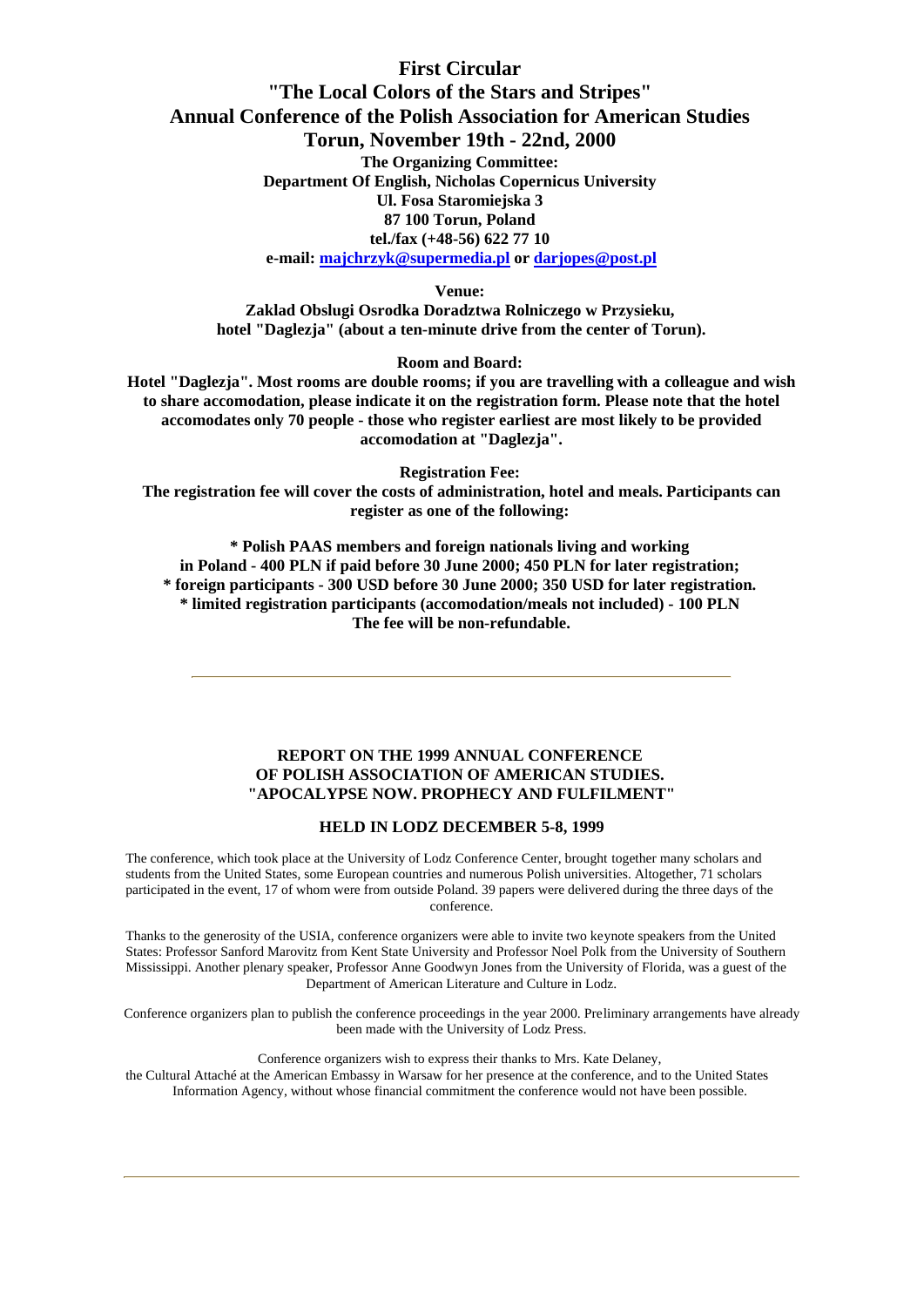# **NEWS FROM THE DEPARTMENTS OF AMERICAN LITERATURE AND CULTURE AT POLISH UNIVERSITIES**

# **News from the Institute of English Philology at the University of Bialystok**

Halina Parafianowicz, Dean of the Department of History and Sociology at the University of Bialystok, teaches courses "America in Poland: the Myth and the Reality", and "The US Policy towards the Central-Eastern Europe during the Interwar Period" During the forthcoming 50th International Conference of Americanists at Warsaw University, July 10-14, 2000, she will chair the panel "Religion, Pluralism, and the Social and Political Order".

### **News from the Department of American Studies at the University of Gdansk**

Cheryl Alexander Malcolm has received her doctorate in comparative American and British literature from the University of Gdansk. The title of her study was "Caravans of Watchfulness: Problems of Cultural Identity in the Fiction of Anita Brookner and Cynthia Ozick and Related Texts."

At the biennial meeting of the European Association for American Studies to be held in April in Graz, Austria, Cheryl A. Malcolm is chairing the workshop "Eroticism and Nature."

With the support of the American Embassy in Warsaw, her poetry was recently published to coincide with an exhibition of photographs which was shown this winter in Sopot.

# **News from the Department of American Literature and Culture, University of Silesia, Katowice**

The first volume of the 1998 PAAS conference proceedings *Reflections on Ethical Values in Post(?)Modern American Literature* (Katowice: Wydawnictwo Uniwersytetu Slaskiego, 2000) will be available in spring. Volume II *Reflections on Ethical Values in Post(?)Modern American Cultures and Societies* has been reviewed and is now being prepared for publication.

In March, we submitted for publication a collection of essays on American literature and culture. Papers are written primarily by younger faculty members of our department, as well as by three young scholars from other Polish universities.

The volume is entitled *Szkice o literaturze i kulturze amerykanskiej*, and edited by Teresa Pyzik. We decided to write the articles in Polish, since the volume is addressed to a wide audience of people interested in American literature and culture, not all of whom may be able to read English.

In April, Dr Cristina Gonzalez, a Spanish Americanist from the University of Leon, visited our department. She gave lectures on the most recent developments in American fiction and literary theory.

# **News from the Department of American Literature and Culture, UMCS Lublin**

**Events**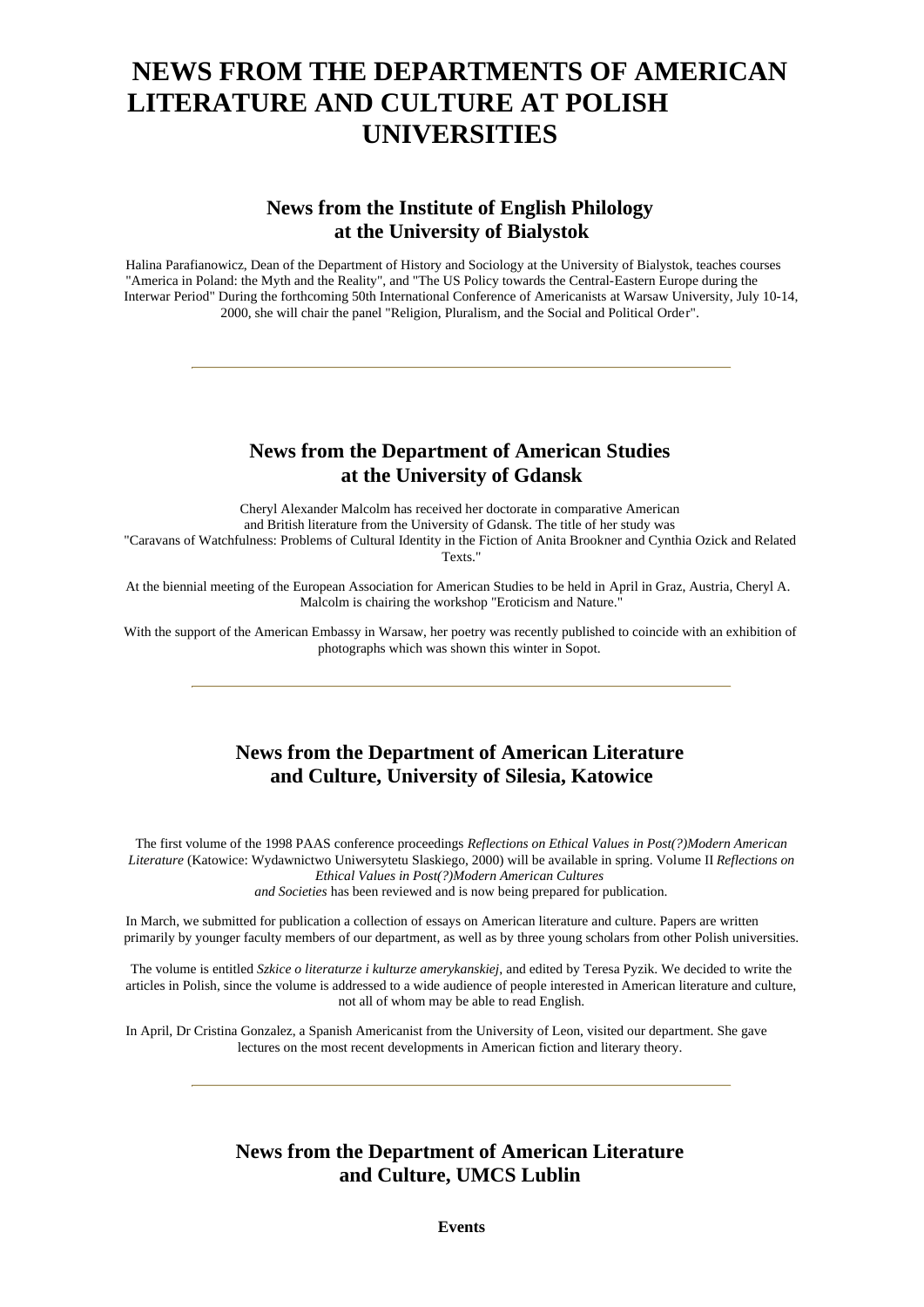#### **Art Matters in Teaching American Studies -- Workshop/Seminar**

On 11-13 February 2000, the Department of American Literature and Culture organized a workshop/seminar devoted to the presence of visual arts in teaching American Studies. The event was targeted to young educators from teacher training colleges and American Studies departments in Poland. 45 of them attended 3 days of workshops led by art scholars from the US and Poland: Craig Eliason (Rutgers University), Jerzy Kutnik (Maria Curie-Skladowska University), Tomasz Kitlinski (MCSU), and Pawel Leszkowicz (Adam Mickiewicz University, Poznan). One of the presentations was delivered by Kate Delaney, the Cultural Attaché of US Embassy in Warsaw. Seminar sessions were supplemented by multimedia presentations, which gave the participants an opportunity to verify theoretical knowledge presented during workshop. The participants also received a specially designed CD-ROM containing extensive visual and textual art material. The workshop was made possible by a generous grant from USIS in Warsaw. Both participants and organizers agreed that the workshop was a success and that there was a continuing need for such events. A similar event is planned for the next year.

#### **Conferences**

Joanna Durczak taught a seminar titled "Technology, Nature and the American Mind" at University of Joensuu, Finland.

Jerzy Durczak and Joanna Durczak spent one week at JFK Institute in Berlin collecting materials for the chapters they are going to contribute to *Historia Literatury Amerykanskiej XX wieku*, (ed) Agnieszka Salska, to be published by Wydawnictwo Naukowe PWN.

Pawel Frelik spent several days researching for his dissertation in the University of Liverpool Library, which houses the biggest science fiction collection of primary sources and critical materials in Europe.

Dorota Janowska presented a paper at the "Great Sixties" conference held in Seville, Spain.

> Malgorzata Siwek, Joanna Durczak, and Pawel Frelik presented papers at the PAAS conference in Lodz.



#### **Jerzy Durczak**

"Irish Boyz N the Hood: James T. Farrell's Studs Lonigan Trilogy" in *Telling It Slant: Polish Insights Into American Culture and Literature*, (ed.) M. Wilczynski, M. Zapedowska, Poznan: Wydawnictwo Naukowe UAM, 1999, 125-134.

#### **Joanna Durczak**

"'The Dover Bitch' on 'Dover Beach': Contemporary American Response Poems" in *Telling It Slant*, (ed.) M. Wilczynski and M. Zapedowska, Poznan: Wydawnictwo Naukowe UAM, 1999, 68-82.

> "A Prophecy for the Yuppie: Vikram Seth's The Golden Gate" *American Studies* (Warsaw), XVIII, 2000.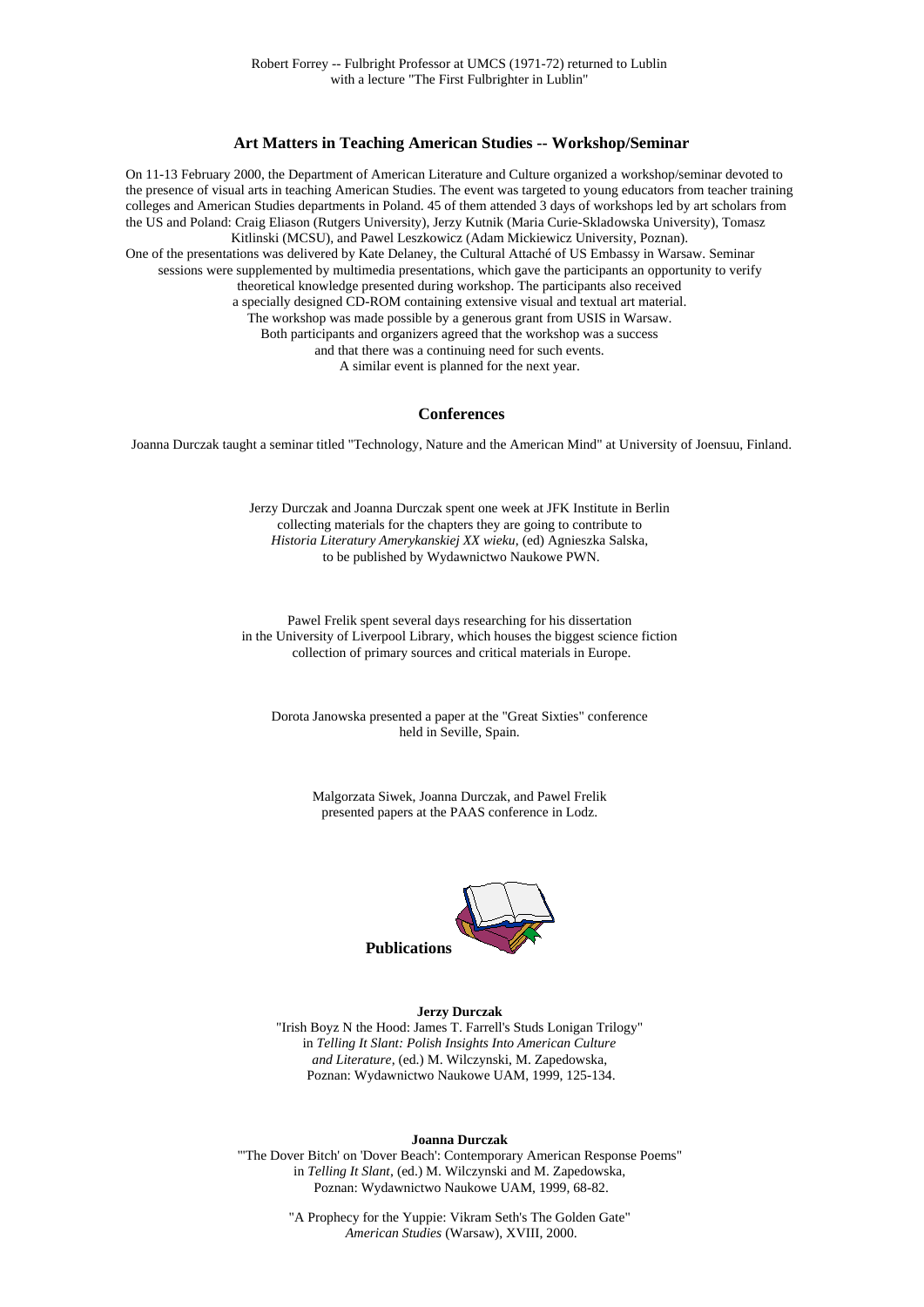**Pawel Frelik**

"Return from the Implants: Cyberpunk's Schizophrenic Futures" *Simulacrum America*, New York: Camden House, 2000, 87-94.

**Bianka Zarzycka**

"Treading Through America: Malcolm X's Search for Identity" *Lubelskie Materialy Neofilologiczne* 23, 1999.

# **News from the Department of American Studies and Mass Media (AMS) University of Lódz**

#### **Honors**:

In November 1999, Tomasz Pludowski received a Ph.D. degree from the Institute of Sociology, University of Lodz. His dissertation: "Political Advertising in Two Cultures: A Comparative Content Analysis of Presidential Campaign Television Broadcasts" examines the latest Polish presidential campaign and the 1992 US general elections in the light of communication theory.

### **Visits**

On March 22, Andrzej Dakowski, the director of the Polish-American Fulbright Commission in Warsaw, visited ASM to meet with ASM's faculty and discuss plans for further cooperation between the Commission and ASM.

Between April 14-17, Vincent Parillo, a Professor from W. Paterson University of New Jersey, gave a series of lectures and seminars at ASM on the following topics: Multiculturalism in the USA -- lecture. US Population Diversity by the mid-21st Century -- lecture. Promoting Tolerance and Intercultural Understanding -- seminar. The visit at ASM is co-sponsored by the Polish-American Fulbright Comission.



#### **Elzbieta H. Oleksy**

"Monstrousness and Authorship. Willa Cather's Sapphira and the Slave Girl" in *Telling It Slant: Polish Insights in American Culture and Literature. Essays in Honor of Professor Andrzej Kopcewicz on His 65th Birthday*, Poznan: Wydawnictwo Naukowe, 1999, 99-111.

> "Gender-Theatre-Cinema" in *The European Journal of Women's Studies*, London: SAGE Publications, 1999, vol.6, 501-502.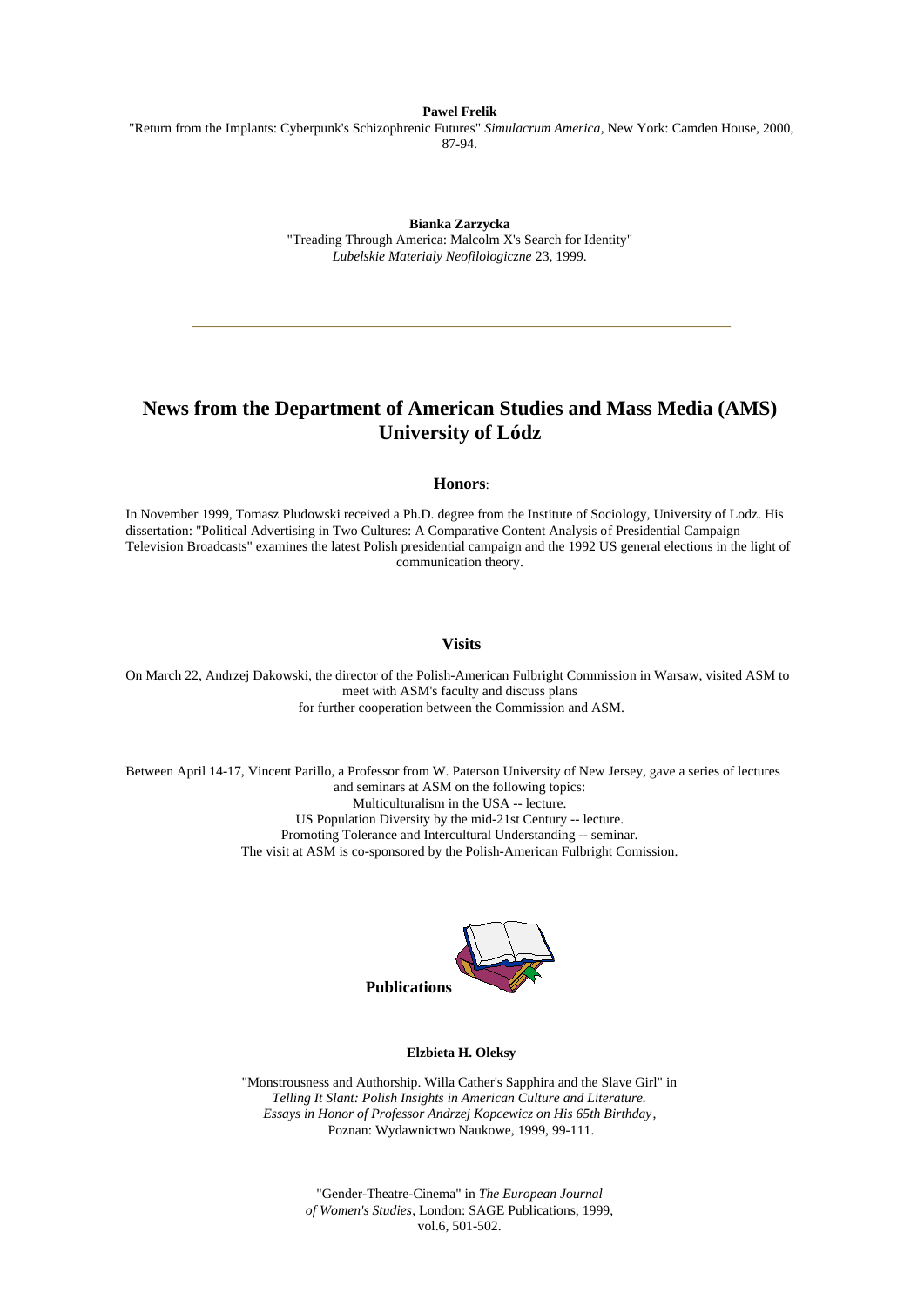"Filmowe Wizerunki Kobiet Poludnia USA" ("Images of Women of the American South in Film") in E. Pakszys and W. Heller (eds.), *Humanistyka i Plec III: Publiczna Przestrzen Kobiet: Obrazy Dawne i Nowe* (*Humanities and Gender III: Women's Public Space: Images Old and New*), Poznan: Wydawnictwo Naukowe UAM, 1999, 141-172.

#### **Conferences**

On April 8-11, 1999, the Department of American Studies and Mass Media, University of Lodz, together with the Department of Film and Theater, University of Lodz, and the Department of Film and Drama, University of Reading (Great Britain), co-organized "Gender - Theatre - Cinema: A Cross-cultural

and Interdisciplinary Conference in Film and Theatre Studies." The participants came from Poland and other Central and Eastern European countries as well as Western Europe and the United States. The conference addressed issues arising from the study of gender in film and theater. It evolved around topics like gender representation and gender theory, gender issues in national contexts, representation of genders in film and drama, and discussions of sexuality and identity.

Elzbieta H. Oleksy gave a keynote lecture "'A sparrow with a broken wing...and a shot of vodka': Constructions of Femininity in Polish Visual Culture." Other ASM's representatives at the conference were Agnieszka Borkowska, who delivered a paper: "The 'New Woman': Contemplating Women in Un-Womanly(?) Roles," and Jaroslaw Wojcieszek, a student of American Studies and Mass Media major, whose presentation was entitled "Woman as an Alien: Female Representation in Science-Fiction Film."

A selection of papers from this conference entitled "Gender in International film," edited by Elzbieta H. Oleksy, Elzbieta Ostrowska, and Mike Stevenson, has been submitted for publication in Peter Lang. A selection of papers in Polish will be published by Energeia, a publishing house in Warsaw.

### **Presentations**

David LaFrance

"Historical Memory and United States-Mexican Relations: the Kidnapping of William Jenkins," a paper presented at 9th Annual PAAS Conference "Apocalypse Now: Prophecy and Fulfillment," organized by the University of Lodz, December 5-8, 1999.

#### **Activities**

On February 25-25, Joanna Rydzewska attended a seminar "Critical Perspectives on Teching Women's & Gender Studies" with E. H. Oleksy's paper on teaching women's and gender studies in Poland. The title of the presentation was "Emancipatory Pedagogy. The Case of Poland." The seminar was organized by ATHENA, an official network in the EU Socrates Program.

In November 1999, Joanna Rydzewska and Agnieszka Borkowska participated in a conference "Gender Studies: Institutionalization and Development of a New Discipline," organized by Gender Studies Department, University of Warsaw.

> Elzbieta Durys is spending the spring semester 2000 at the University of Joensuu, Finland, within the Socrates/Erasmus Program.

### **Courses**

Elzbieta H. Oleksy taught a module on visualization of women in American and Polish film at the University of Surrey, London, and the University of Tampere, Finland; and a module on cross-racial bonding in the US South at the University of Joensuu, Finland. Those teaching assignments were performed within the Socrates/Erasmus Program.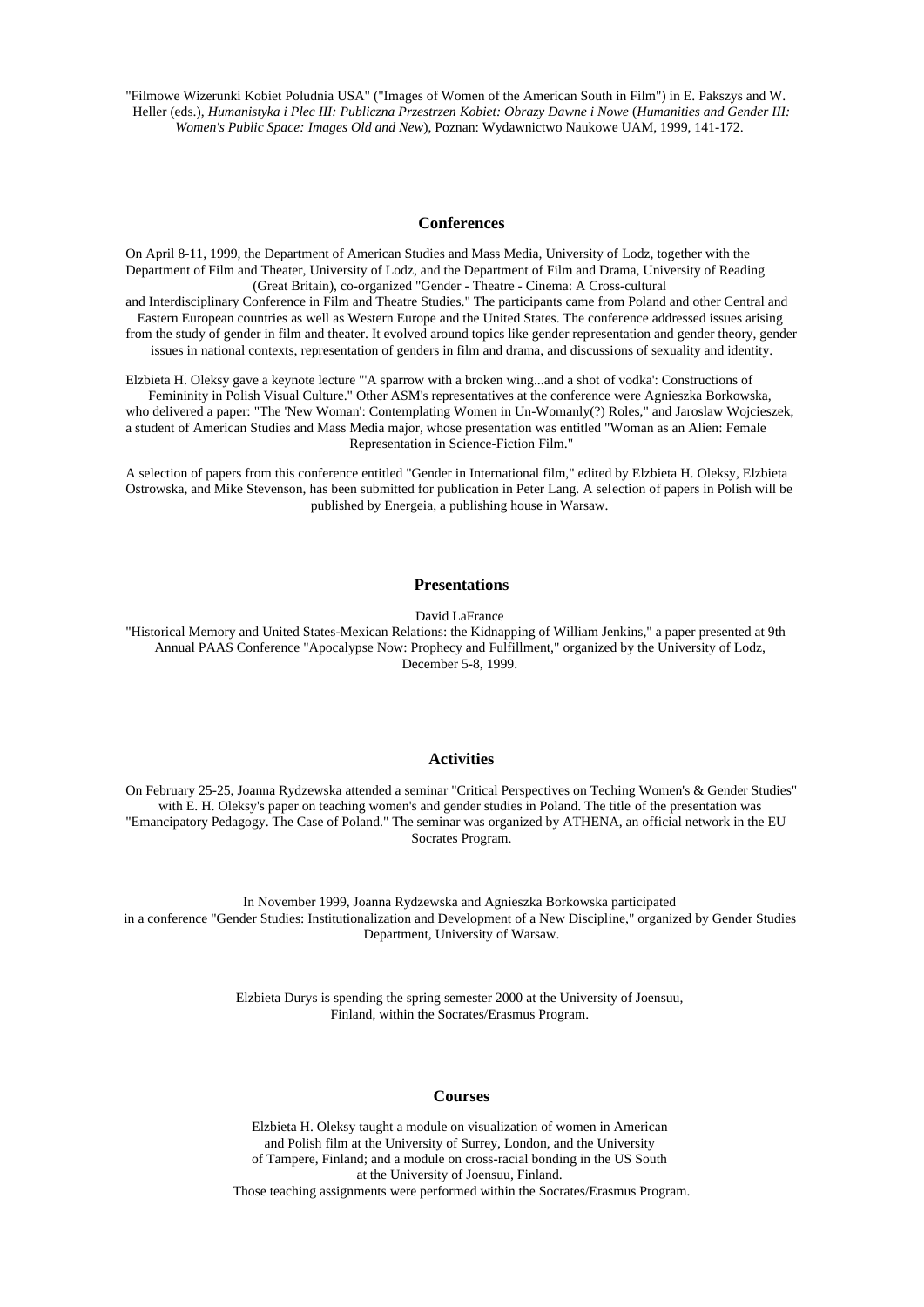### **Call for papers**

Polish Americanists are invited to submit books, monographs, edited collections, and articles published in 1998 and 1999 to be considered for review in the "Central European Contribution" of American Literary Scholarship. An Annual 1999, Durham and London: Duke University Press. Deadline for submission of materials: December 15, 2000.

Please send your materials to:

Prof. dr hab. Elzbieta H. Oleksy Department of American Studies and Mass Media University of Lodz Narutowicza 54/11 90-136 Lodz Poland

# **News from the Department of American Literature and Culture, University of Lodz**

#### **New Courses**

Stephen Tapscott (MIT), Distinguished Fulbright Professor, who joined our department for the spring semester of 1999/2000, is teaching courses on "The Image in American Literature" and "Voice in the Poetry of Robert Lowell, Sylvia Plath and Other Confessionals"

#### **Visitors**

Anne Goodwyn Jones (University of Florida, Gainsville) met with students on December 9, 1999 to discuss American attitudes at the end of the century. John Crust, who teaches at our department, conducted the discussion.

Russell Reising (University of Toledo, Ohio) visited the department between April 10 - 17, lecturing on aspects of American popular culture (some Walt Disney films and their cultural contexts, the language of American psychodelia, Transcendentalists and psychodelic revisions of the natural world) and the autobiographies of Frederick Douglass in the context of American Renaissance writings

. Shelley Armitage (University of Texas, El Paso), Distinguished Fulbright Professor at Warsaw University presented a lecture on April 4, 2000: "Multiculturalism - Reading Across Minority Discourses"

#### **Conferences**

John Crust, Kacper Bartczak, and Grzegorz Kosc presented papers at the 1999 PAAS Conference "Apocalypse Now. Prophecy and Fulfillment." John Crust spoke about: "A Contemporary Gangster Behind Gangsta Rap." Kacper Bartczak presented a paper on "Landscapes of Radical Self-Knowledge in John Ashbery and Don DeLillo." Grzegorz Kosc presented a paper "Cyclonic Zero of the Word: Robert Lowell - Between Modernism and Postmodernism."



**Publications**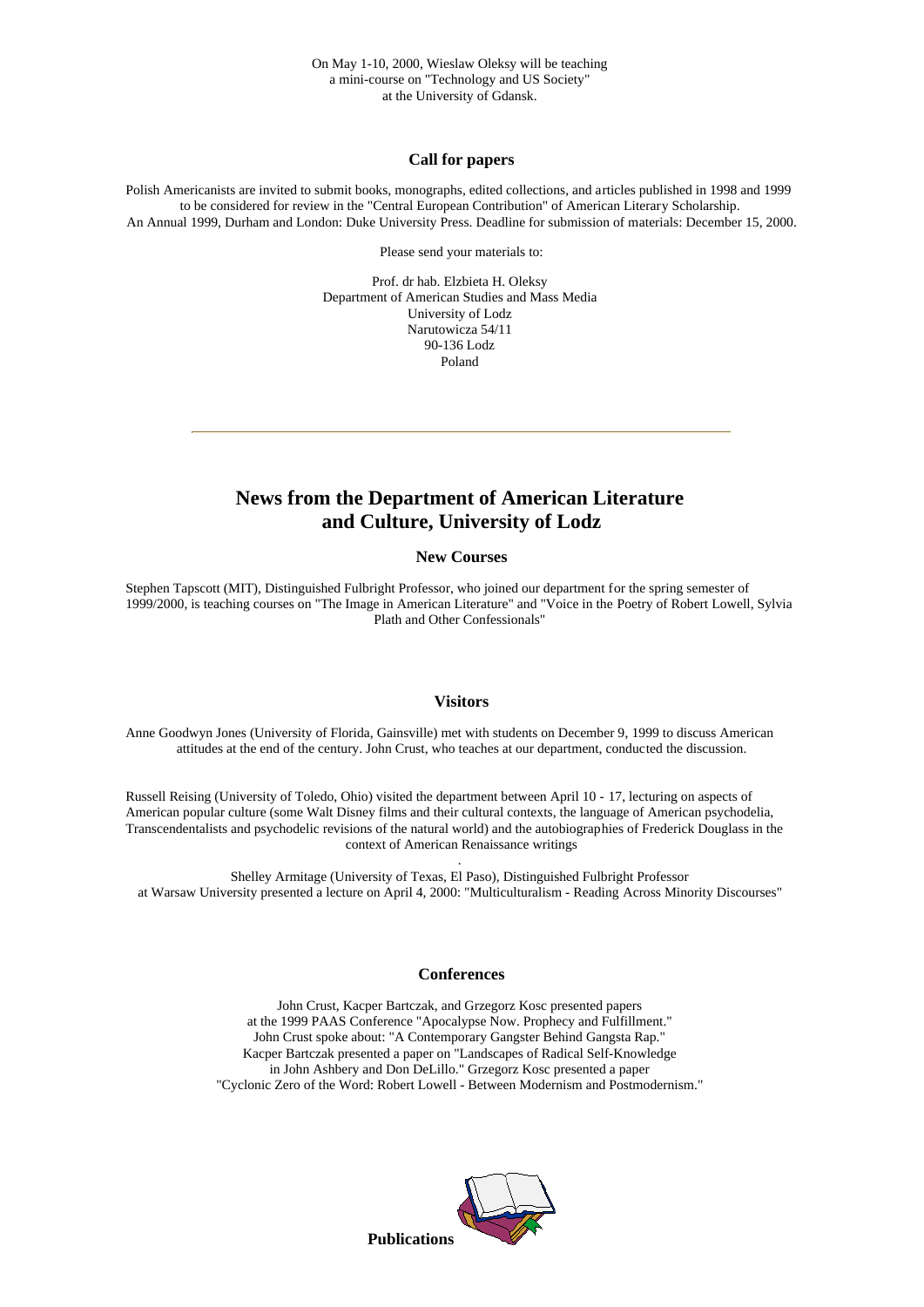The following members of the department contributed to the volume *Telling It Slant. Polish Insights into American Culture and Literature*:

Agnieszka Salska - "Dickinson in the Elegiac Mode"

Jadwiga Maszewska - "Leslie Marmon Silko's Almanac of the Dead: A Voice in the Construction of the Modern American Nation"

Zbigniew Maszewski - "On the Margin of the Question of Literary Property in American Romanticism"

Jadwiga Maszewska's book *Between Center and Margin. Contemporary Native American Women Writers: Leslie Marmon Silko and Louise Erdrich* was published by Wydawnictwo Uniwersytetu Lodzkiego.

### **News form the American Literature Department Adam Mickiewicz University, Poznan**

On December 9, 1999 we received two distinguished visitors who delivered lectures attended by students and faculty members: Sanford Marovitz, Professor Emeritus at Kent State University in Kent, Ohio, who spoke on "Melville in the

Age

of the Changing Canon", and Noel Polk, Professor of the University of Southern Mississippi in Hattiesburg, MS, who had a lecture on "Faulkner and History."



*Telling It Slant: Polish Insights into American Culture and Literature. Essays in Honor of Professor Andrzej Kopcewicz on His 65th Birthday*, (eds.) Marek Wilczynski and Magdalena Zapedowska (Poznan: Wydawnictwo Naukowe UAM, 1999).

> The book includes the following essays by members of our department: Joseph Kuhn "A Mind of Stone, Plants and Autumn: Oswald Spengler's The Decline of the West in the work of Allen Tate"

Agnieszka Rzepa "Textual Androgyny? The Textuality of Gender and the Gender of Text"

Marcin Turski "John Barth's Sabbatical and Edgar Allan Poe's *The Narrative of Arthur Gordon Pym*: Cases of Midrashic Recontexting"

Marek Wilczynski "The Return of the Repressed Past: The Uncanny Houses of Mary E. Wilkins Freeman and Charlotte Perkins Gilman"

Magdalena Zapedowska "Mickiewicz's Circles: 'A Vision' in the light of Emerson's Early Essays"

#### **Other publications**

**Agnieszka Rzepa** "Neither In Nor Out: A Lover of Witches. Androgyny in American Popular Culture. A Case Study," *Studia Anglica Posnaniensia*, vol. 34, 1999.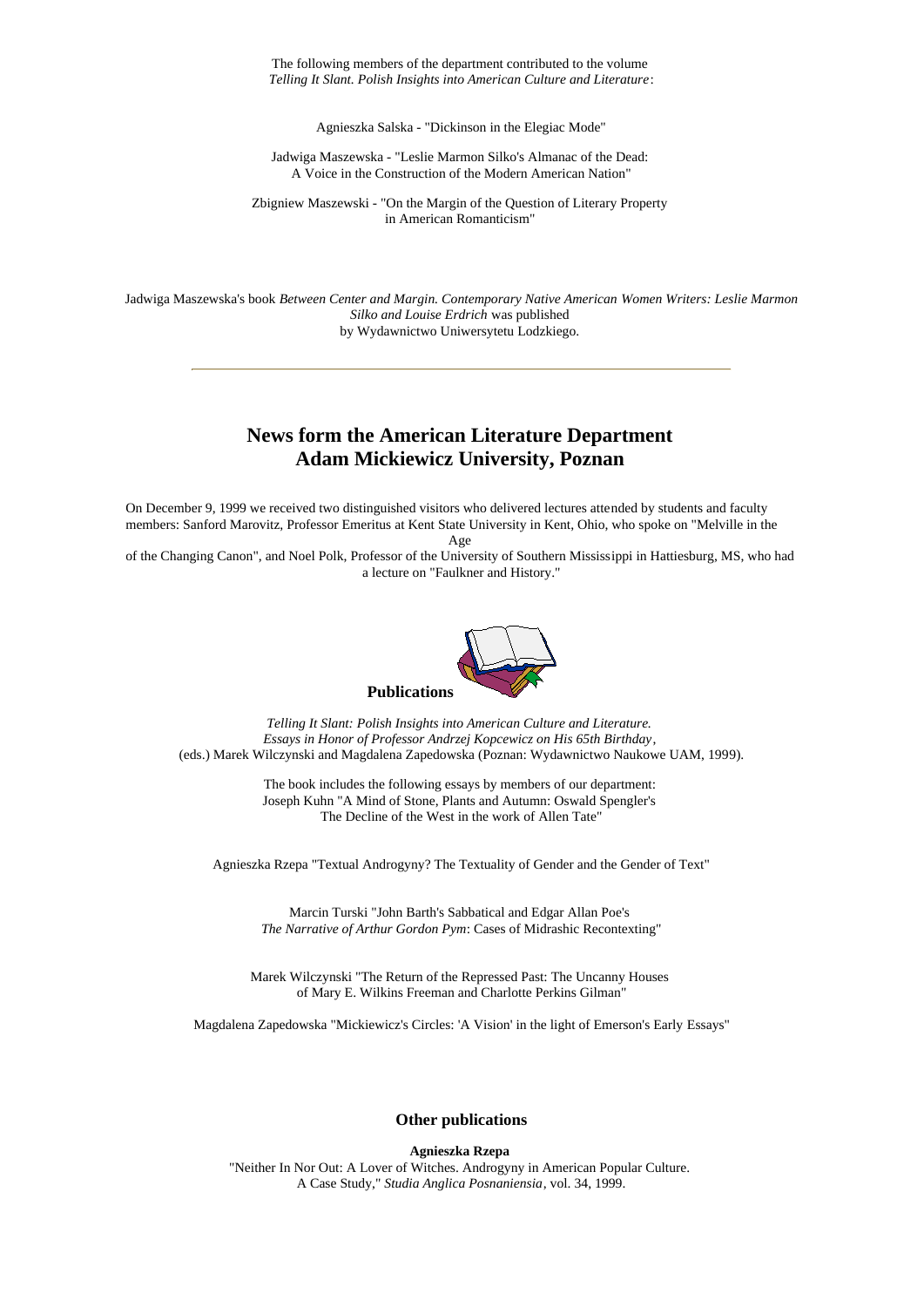#### **Marek Wilczynski**

"Maidens, Corpses, and Words: Edgar Allan Poe and the Failure of the Sublime, " *Studia Anglica Posnaniensia*, vol. 34, 1999.

"Organic Chemistry: Body, Flesh, and the Limits of Transcendentalism," in *Organs, Organisms, Organisations: Organic Form in Nineteenth-Century Discourse*, (eds.) Tadeusz Rachwal, Tadeusz Slawek (Frankfurt am Main: Peter Lang, 2000)

> "Praca melancholii, czyli o niemoznosci nudy. Melancholia w literaturze amerykanskiej polowy XIX wieku," in *Nuda w kulturze*, (eds.) Przemyslaw Czaplinski and Piotr Sliwinski, Poznan: Rebis, 1999.

> > **Magdalena Zapedowska**

"Spatial Relationship in Emily Dickinson's Poetry," *Studia Anglica Posnaniensia*, vol. 34, 1999.

"The Figure of the Tree in Nineteenth-Century Discourse," in *Organs, Organisms, Organisations: Organic Form in Nineteenth-Century Discourse*, eds. Tadeusz Rachwal, Tadeusz Slawek; Frankfurt am Main: Peter Lang, 2000.

> "The Transparent and the Opaque: Reading Nature by Emerson, Mickiewicz, and Dickinson," *American Studies*, vol. 18, 1999.

## **News from the American Literature Department University of Warsaw**

In December, Sanford E. Marovitz, a Professor from the Kent State University, and Noel Polk from the University of Southern Mississippi visited our institute.

Sanford E. Marovitz delivered a lecture on the life and work of Herman Melville, whereas the other guest was exploring the link between Faulkner's work and Mississippi.

In December, the faculty members (Tomasz Basiuk, Agnieszka Graff, Ewa Luczak, Jerzy Sobieraj), Marek Paryz, our Ph.D. student, and Agnieszka Ziemkiewicz, our MA student, presented papers at the PAAS conference held in Lodz.

> On February 11-13, Agnieszka Graff and Heinz Ickstadt organized a Faulknerian seminar for the students of our Institute and of Freie University, Berlin.

Its participants met for an intense three-day "Jam Session" in Warsaw (February 18-20) where they presented papers followed by many hours of discussion.

The seminar turned out to be very successful, provided not only a platform for an exchange of academic ideas, but also initiated friendships between Polish and German students.

In February, Shelley Armitage, Distinguished Fulbright Professor from the University of Texas at El Paso, joined the faculty of our section for the spring semester. Shelley Armitage gave a series of lectures at various Polish Universities: In Lodz she talked about Multiculturalism, in Cracow

about Women Writing Culture, and in Szczecin about Women in Popular Culture.

In Wroclaw she delivered a lecture "In Search of our Mother's Garden,"

and in Gdansk "Tigua Pueblo and the English Plus Argument." Additionally, she ran a workshop for the teachers of English in Poznan.

On March 30, Paul Lauter, the editor of the Heath Anthology of American Literature, delivered a lecture "Civil Rights and American Literature: From Mississippi Summer to the Heath Anthology."

**New Courses**

**Shelley Armitage** Postmodernism and Native Identity,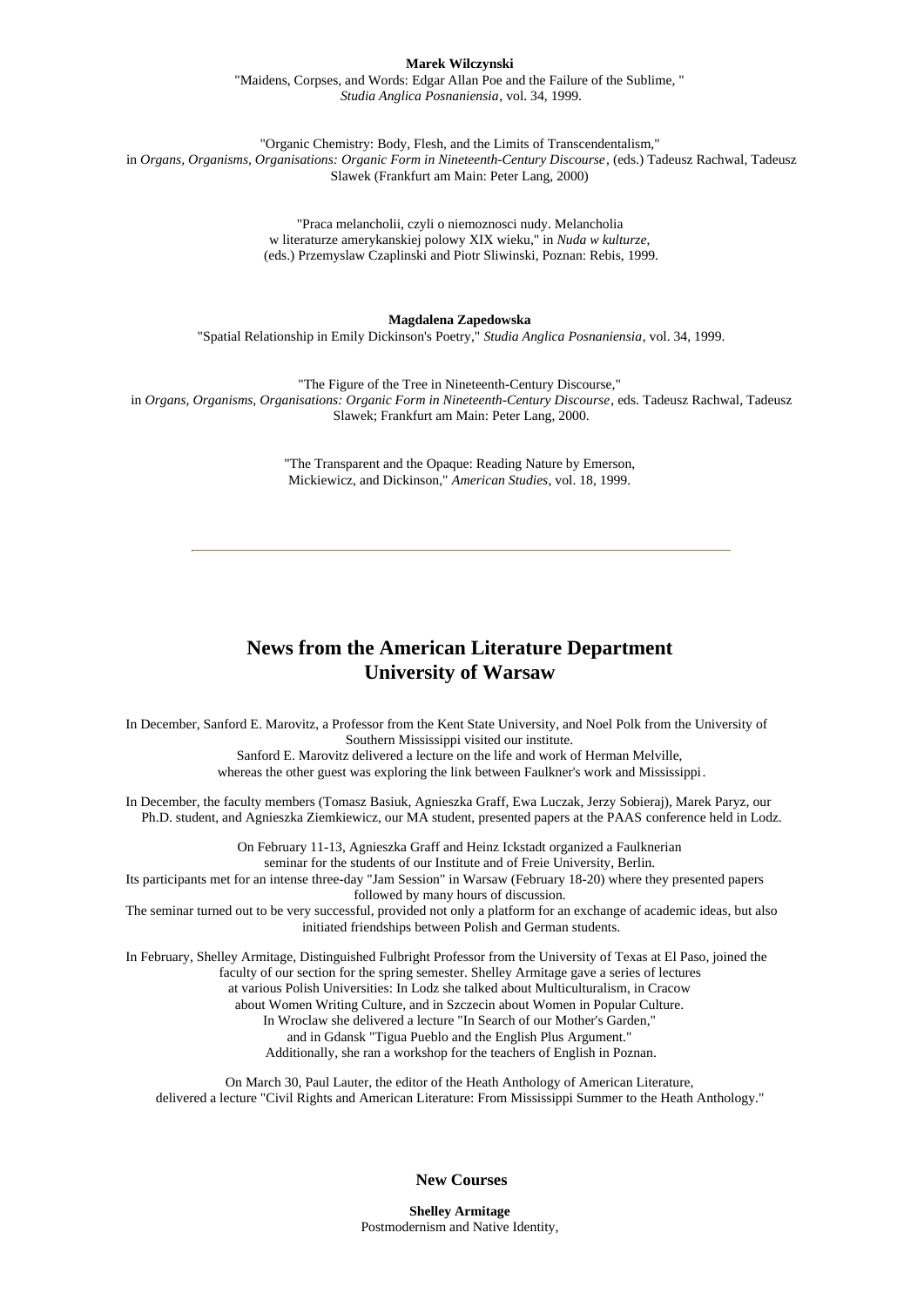20th Century Women Writing, Reading Across Minority Discourses

> **Tomasz Basiuk** Idea of America

**Nancy Burke** American Detective Novel

**Agnieszka Graff** The Fiction of Vladimir Nabokov

**Ewa Luczak** Apocalypse in American Literature



#### **Marek Paryz**

 "The Ridiculed Reason: The Presentation of the Insane Asylum in N. Hawthorne's 'Egotism; or the Bosom Serpent' and E.A. Poe's 'The System of Doctor Tarr and Professor Fether' " *American Studies*, vol. 18, 1999, 87-104.

A review of Elzbieta H. Oleksy's *Kobieta w Krainie Dixie. Literatura i Film* (Lodz: Wydawnictwo Uniwersytetu Lodzkiego 1998) in *American Studies*, vol. 18, 1999, 115-118.

"Odczytac Chorobe" (a review of the Polish edition of Susan Sontag's *Illness Metaphor and Aids and Its Metaphors*), *Literatura na swiecie*, 9/1999, 2333-240.

# **News from the Institute of English Philology, University of Wroclaw**

#### **Conferences**

### **Dominika Ferens**

- "Turning the Ethnographic Gaze in American Popular Fiction", American Literature Association Conference, Baltimore, USA, 1999.

"Orientalism with a Difference: Decoupling Race and Culture in Early Asian American Literature", Eighth Annual PASE Conference, Wroclaw, 1999.

"Winnifred Eaton/Onoto Watanna: Establishing Ethnographic Authority," Association of Asian American Studies Conference, Philadelphia, USA, 1999.

#### **Piotr Zazula**

"The Trickster's Return: the Contingent Self in Milan Kundera's and Kurt Vonnegut's Fiction" at the April Conference VIII in Cracow, Jagiellonian University, 07-09.04.1999: "Tradition and Postmodernity: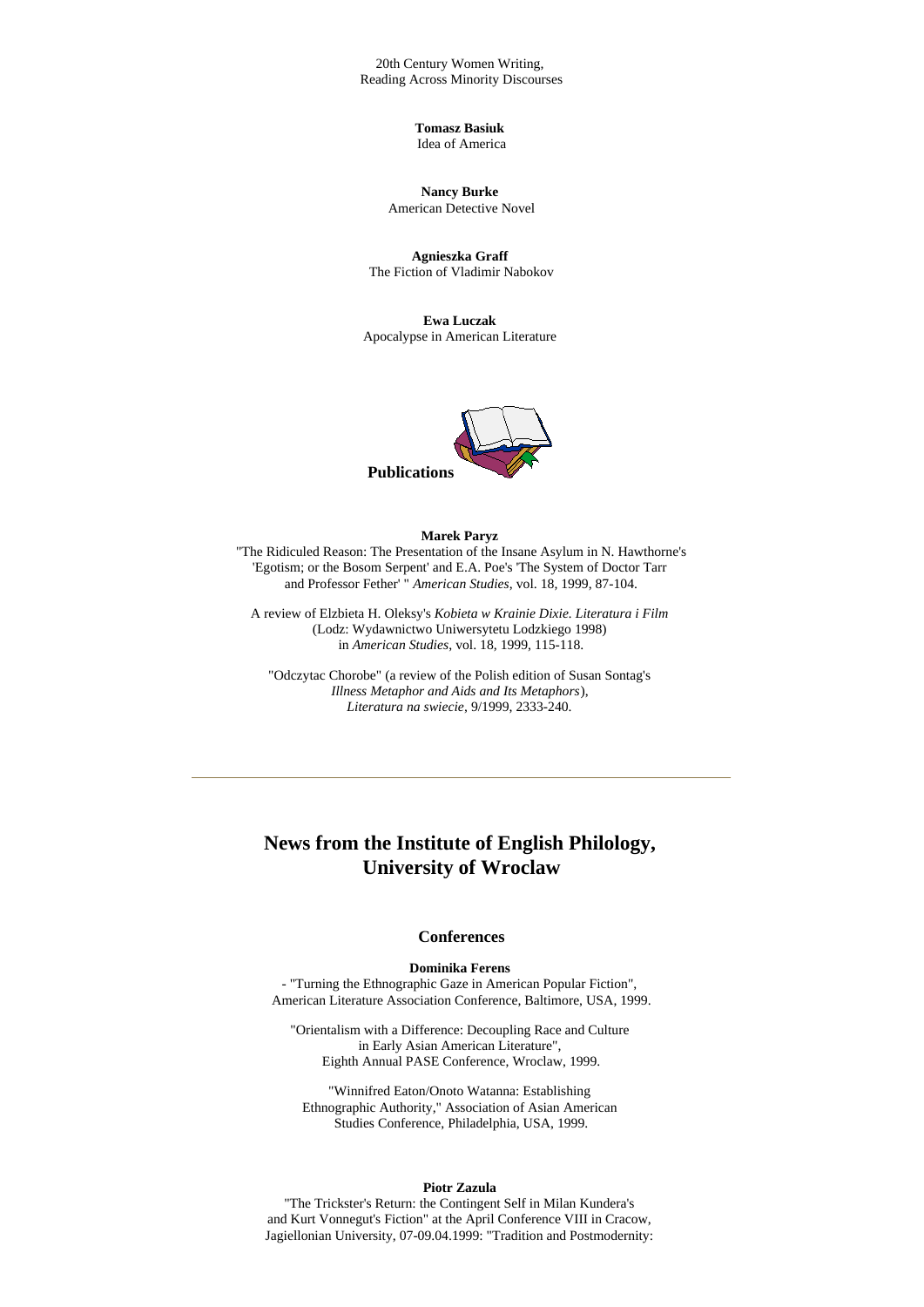English and American Studies and the Challenge of the Future".

"The Trickster Motif in Contemporary Jewish American Fiction" at the Eighth Annual PASE Conference in Wroclaw, University of Wroclaw, 19-21.04.1999.



**Dominika Ferens** "Tangled Kites: Sui Sin Far's Negotiations with Race and Readership." *Amerasia Journal* 25.2 (Summer 1999), 28 pages.

**Piotr Zazula**

"The Trickster's Return: Postmodern Shamanism in Gerald Vizenor's Bearheart: the Heirship Chronicles" in M. Post (ed.) *Anglica Wratislaviensia XXXV. Festschrift for Professor Jan Cygan on the Occasion of His 70th Birthday*, Wroclaw: Wydawnictwo Uniwersytetu Wroclawskiego, 1999. 275-293.

"The Contingent Self in Milan Kundera's and Kurt Vonnegut's Fiction" in T. Bela, Z. Mazur (eds.) *Tradition and Postmodernity: English and American Studies and the Challenge of the Future*, Krakow: Universitas, 1999, 581-594.

translation of Lukasz Nysler's "The Problem of the Self in Richard Rorty's Philosophy" in *Kwartalnik Pedagogiczny*. Rok XLII: 1997, 1-2 (163-164), Warszawa 1999, 97-121.

### **Courses and Seminars**

*Ethnography, Ethnicity, and Whiteness - MA. Seminar* The course explores the ways in which the practice of ethnography (understood as both literary and scientific writing about other cultures) produces both "ethnicity" and "whiteness."

*Passing into Modernism* This proseminar plays on the meanings of "passing", using this word as a pretext to rethink the work of canonical authors and to study others who never made it into the canon.

Elzbieta Klimek-Dominiak started teaching a new proseminar "Fiction and Film of the American West". The aim of the course is to present the concepts and genres associated with representation of the American West.

Dominika Ferens organized a 2-semester cycle of open lectures on translation for students of English Department. She also organized a group Gender in Culture/Gender Studies at English Department, including a 2-semester program of guest lectures and discussions.

### **FROM THE TREASURER**:

The new number of PAAS bank account is: PKO bp XV O./ Warszawa Nr 10201156-424851-270-1